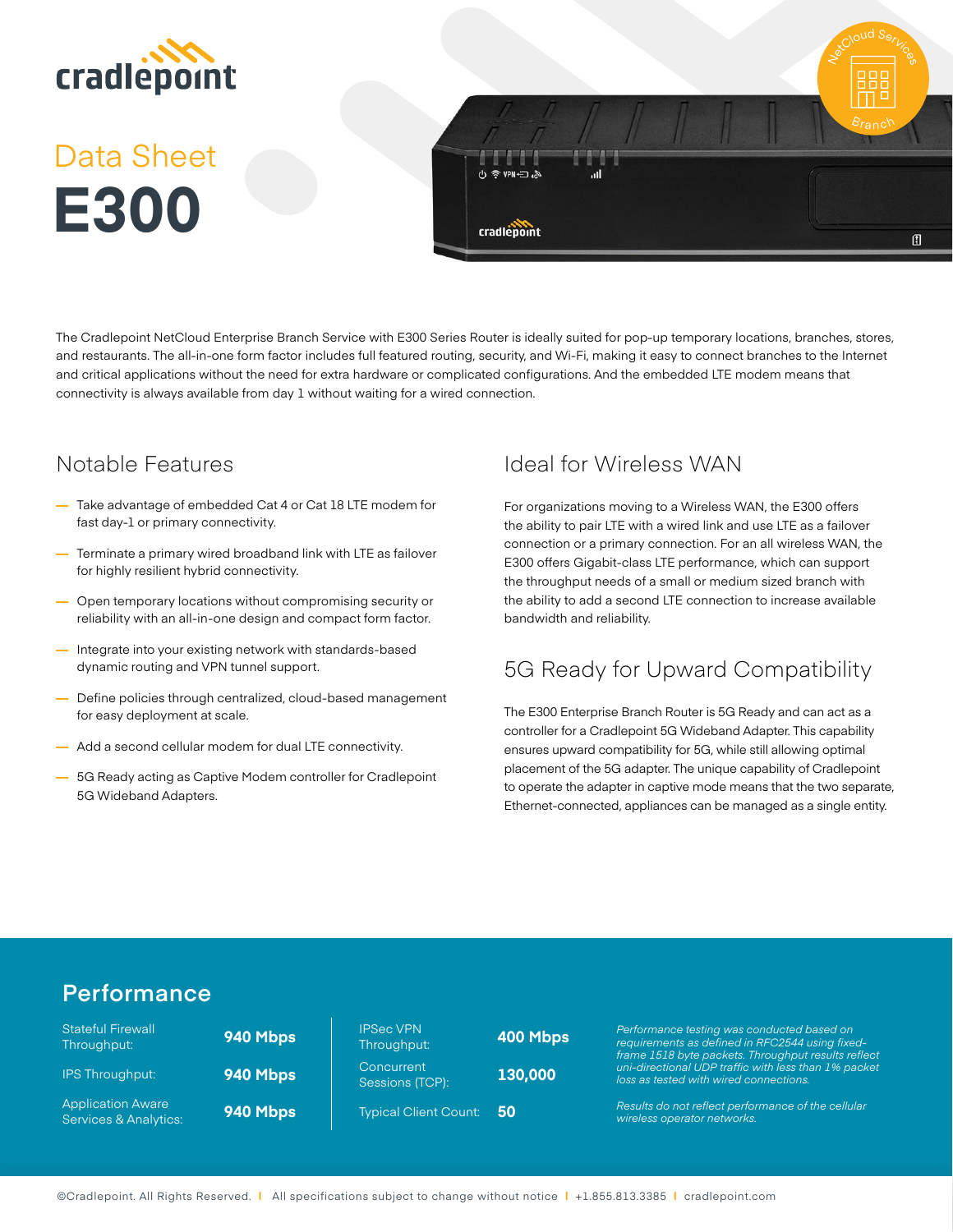

## Key Software Capabilities

Cradlepoint NetCloud Service for the E300 provides everything needed to unlock the power of LTE at the network edge and connect users and IoT to critical applications and services. The NetCloud Service package for the E300 includes router software for optimizing routing, VPN, SD-WAN, and security capabilities. The cloud capabilities include group policy definition, reports, troubleshooting and analytics dashboards. And the service includes a warranty for as long as an active subscription on the router, online training, live and online support, and all software and firmware updates.

# Router Services

Next generation hardware provides local processing power to handle demanding router-delivered services, such as support for VPN tunneling encryption including DMVPN, IPsec, GRE, and other tunneling technologies.



|              | <b><i><u>&amp; NetCloud</u></i></b>                                              |                                     |                                   |
|--------------|----------------------------------------------------------------------------------|-------------------------------------|-----------------------------------|
| c            | <b>C Dashboard</b>                                                               |                                     |                                   |
| $\circ$      | <b>Home</b><br>Centere<br><b>Modern Elizabe</b><br><b>Clintes</b><br>Health.     | trame<br>Security                   |                                   |
| $\omega$     |                                                                                  |                                     |                                   |
| $\alpha_0^0$ |                                                                                  |                                     |                                   |
|              |                                                                                  |                                     |                                   |
| ⊛<br>囥       | <b>Blocked Web Threats</b>                                                       | Allowed Requests                    | <b>Blocked Policy V</b>           |
|              | 19                                                                               | <b>11.6k</b>                        | 155                               |
| 自            |                                                                                  |                                     |                                   |
| 齮            | 4 59.6%                                                                          | 4.18.1%                             | <b>110.7%</b>                     |
| 滚            |                                                                                  |                                     |                                   |
| $\Box$       | Blocked Requests over Time                                                       | <b>Blocked Requests by Category</b> | <b>Blocked Requests by Domain</b> |
| $\infty$     |                                                                                  |                                     |                                   |
|              |                                                                                  | 12<br><b>Adult and Pernography</b>  | Stage com                         |
|              |                                                                                  | 11                                  |                                   |
|              |                                                                                  | Cheating                            | reservestock lo                   |
|              |                                                                                  | 11<br>Personal Sites and Blogs<br>  | lovepanky com                     |
|              | ence<br>03/08<br>0708<br>cros<br><b>OGOOMA</b><br>12:00 AM<br>1202054<br>06 00PM | 0309<br>11<br><b>12:00AM</b>        |                                   |
|              | 174 Events 4 7.0%                                                                | Social Network                      | <b>ZYUK-DOTT</b>                  |
|              |                                                                                  |                                     |                                   |

# Security Services

NetCloud Service includes security features and options to optimize the E300 to meet the evolving security needs of distributed environments. The service includes stateful zone-based firewall enhancement capability to Application Aware with the Advanced package.

# Connection Manager

Connection Manager provides the ability to manage all WAN connections types, both wireless and wired, from a single software-defined policy. Our custom-built modem software ensures users establish Wireless WAN connectivity faster while maintaining the highest level of resiliency.

|                                           | ø<br>۰. |                   | <b>Connection Manager &gt; Devices</b>           |                        |
|-------------------------------------------|---------|-------------------|--------------------------------------------------|------------------------|
| <b>QUICK LINKS</b>                        |         |                   | WAN Device Interface Profiles & Priority         |                        |
| <b>DASHBOARD</b><br>⋒                     |         | <b>B</b> Add      | Control<br>$\mathscr{O}$ Edit<br><b>C</b> Delete |                        |
| ↖<br><b>CONNECTION MANAGER</b><br>Devices |         |                   | <b>Profile Name</b>                              | Conditions             |
| Auto VPN Networks                         |         | 三<br>rb.          | CenturyLink-WAN                                  | type is Ethernet + uid |
| A STATUS                                  |         | 冊<br>ಹಿ           | Ethernet WAN (VID: 1)                            | (Unplugged)            |
|                                           |         | 目<br>÷.           | Ethernet-sfp0                                    | type is Ethernet + uid |
| <b>PP</b><br><b>IDENTITIES</b>            |         | iii<br>ಹಿ         | SFPO WAN (VID: unset)                            | (Unplugged)            |
| <b>NETWORKING</b><br>௵                    |         | $\equiv:$<br>all. | LTE/3G Multi-mode Modems                         | type is Modem + tech   |
|                                           |         | Ξ,<br>al.         | Internal C18B (SIM1 - Verizon)                   | (Connected)            |
| A<br><b>SECURITY</b>                      |         | $\equiv$<br>ail.  | Internal C18B (SIM2 - T-Mobile)                  | (Available)            |

| a Dashboard<br>$\circ$                   |                         |                                                                                                                                                                                                                                                              |                                                                                                                         |
|------------------------------------------|-------------------------|--------------------------------------------------------------------------------------------------------------------------------------------------------------------------------------------------------------------------------------------------------------|-------------------------------------------------------------------------------------------------------------------------|
| Home<br>$\Omega$                         | GeoView                 | Modern Usage<br><b>Clients</b><br>Health                                                                                                                                                                                                                     | Traffic<br>Security                                                                                                     |
| that<br>$\alpha_0^0$<br>⊛<br>圆<br>自<br>曲 |                         | Media streaming services<br><b>Network</b> protecols<br><b>Rusiness tools</b><br>Not Available<br>Social networks<br>Web services<br>Instant messengers<br>File sharing services and tools.<br>Outabase tools<br>Email messaging services<br><b>Di</b> Other | Data Usage<br>93.1 GB<br>46.6 CB<br>and the state of the state of the contract of<br>and a second control of the second |
| ×<br>戊                                   | <b>Top Applications</b> |                                                                                                                                                                                                                                                              | <b>GR.R.CR</b>                                                                                                          |
| $\alpha$<br>सूर्                         |                         | <b>Retfix</b><br>HTTP Protocol over TLS SSL<br><b>MP4</b><br>Oissey +<br>Microsoft Office<br>Not Available<br>HTTP                                                                                                                                           | $\frac{8}{3}$ 46.6 GB<br>$\frac{3}{2}$<br>$\frac{3}{2}$ 23.3 GB                                                         |

#### Cloud Services

NetCloud Manager delivers true zero-touch deployment with the ability to define and deliver policy across entire groups of endpoints. Users can create a cloud-orchestrated hub and spoke VPN network and gain insights and analytics required for rapid troubleshooting and diagnostic workflows.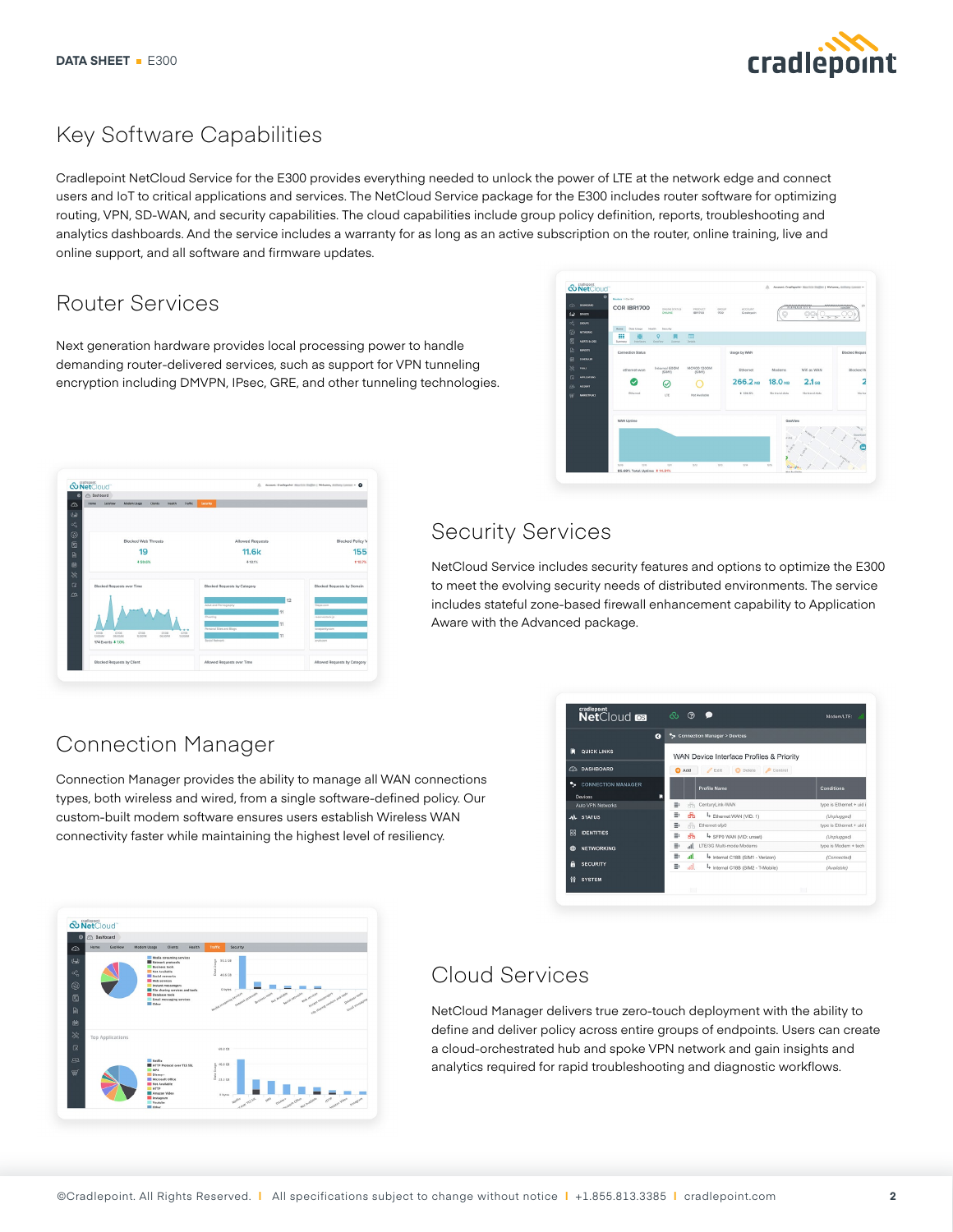

# **Hardware Specifications**

The following features are delivered through the hardware.

| <b>INTERFACES</b>  |                                                                                                                                                                                                                                                                                                                    |
|--------------------|--------------------------------------------------------------------------------------------------------------------------------------------------------------------------------------------------------------------------------------------------------------------------------------------------------------------|
| Modem:             | One of the following:<br>- Embedded C18B modem<br>4 x SMA cellular antenna connectors<br>- Embedded C4D modem<br>2 x SMA cellular antenna connectors<br>Optional dual modem:<br>- Modular MC400 modem                                                                                                              |
| <b>Ethernet:</b>   | 5 x GbE RJ45 (LAN/WAN switchable)                                                                                                                                                                                                                                                                                  |
|                    | 1 x 10GbE SFP+ (LAN/WAN switchable)<br>- SFP: Finisar FTLF8519P3BNL, FTLF1318P3BTL<br>SFP+: Finisar FTLX8574D3BCL, FTLX1475D3BCL,<br>FCBG110SD1Cxx                                                                                                                                                                 |
| Wi-Fi:             | Dual-radio, dual-band, concurrent operation (2.4)<br>GHz and 5 GHz)<br>$-2x2$ MU-MIMO 802.11ax Wi-Fi 6 with DFS<br>$-$ 574 Mbps (2.4 GHz) and 1,200 Mbps (5 GHz)<br>$-$ Internal 2x2 antenna<br>- Global Optimized Wi-Fi<br>- WPA/WPA2/WPA3 Personal, WPA2/WPA3<br>Enterprise, WEP auto<br>$-802.11$ k, 802.11 $v$ |
| <b>Expansion:</b>  | $1 \times$ USB 2.0 Type A (OOBM)<br>1 x Expansion (future exp. modules)                                                                                                                                                                                                                                            |
| GNSS/<br>GPS:      | 1 x SMA GNSS antenna connector                                                                                                                                                                                                                                                                                     |
| <b>TEMPERATURE</b> |                                                                                                                                                                                                                                                                                                                    |
| <b>Operating:</b>  | 0 °C to 45 °C (32 °F to 113 °F)                                                                                                                                                                                                                                                                                    |
| Storage:           | -20 °C to 70 °C (-4 °F to 158 °F)                                                                                                                                                                                                                                                                                  |
| <b>HUMIDITY</b>    |                                                                                                                                                                                                                                                                                                                    |
| Operating:         | 5% to 95%                                                                                                                                                                                                                                                                                                          |
| Storage:           | 5% to 95%                                                                                                                                                                                                                                                                                                          |

| <b>POWER</b>                        |                                                                                                                                                                                                |  |
|-------------------------------------|------------------------------------------------------------------------------------------------------------------------------------------------------------------------------------------------|--|
| Power<br>Required:                  | Powered by external DC power supply, 100-240 VAC<br>input, 12 VDC 2A output (included)                                                                                                         |  |
| <b>PHYSICAL</b>                     |                                                                                                                                                                                                |  |
| Size:                               | $5.3 \times 10.6 \times 1.7$ in (135 x 270 x 44 mm)                                                                                                                                            |  |
| Weight:                             | 1 lb 13 oz (.82kg)                                                                                                                                                                             |  |
| <b>CERTIFICATIONS</b>               |                                                                                                                                                                                                |  |
| Safety:                             | UL/CUL, CB Scheme, EN60950-1, EN 62368                                                                                                                                                         |  |
| Materials:                          | WEEE, RoHS, REACH, California Prop 65                                                                                                                                                          |  |
| <b>WI-FI POWER:</b>                 |                                                                                                                                                                                                |  |
| FCC:                                | 2402-2483.5 MHz (2.4 GHz band): 33.14 dBm<br>conducted<br>5150-5250 MHz (5 GHz band 1): 32.94 dBm<br>conducted<br>5725–5850 MHz (5 GHz band 3): 32.81 dBm<br>conducted                         |  |
| Europe/<br>Rest of<br>World         | - 2.4 GHz band: 19.93 dBm EIRP<br>- 5150-5250 MHz: 22.76 dBm EIRP<br>5250-5350 MHz: 22.92 dBm EIRP<br>5500-5700 MHz: 29.08 dBm EIRP                                                            |  |
| Australia/<br><b>New</b><br>Zealand | 2.4 GHz band: 19.93 dBm EIRP<br>- 5150-5250 MHz: 22.98 dBm EIRP<br>5250-5350 MHz: 22.98 dBm EIRP<br>5500-5700 MHz: 29.82 dBm EIRP<br>$\overline{\phantom{a}}$<br>5475-5825 MHz: 32.81 dBm EIRP |  |
| <b>LEDs</b>                         |                                                                                                                                                                                                |  |

Refer to the [E300 Series Enterprise Branch Router Quick Start](https://customer.cradlepoint.com/s/article/E300-Series-Enterprise-Branch-Router-Quick-Start-Guide)  [Guide](https://customer.cradlepoint.com/s/article/E300-Series-Enterprise-Branch-Router-Quick-Start-Guide)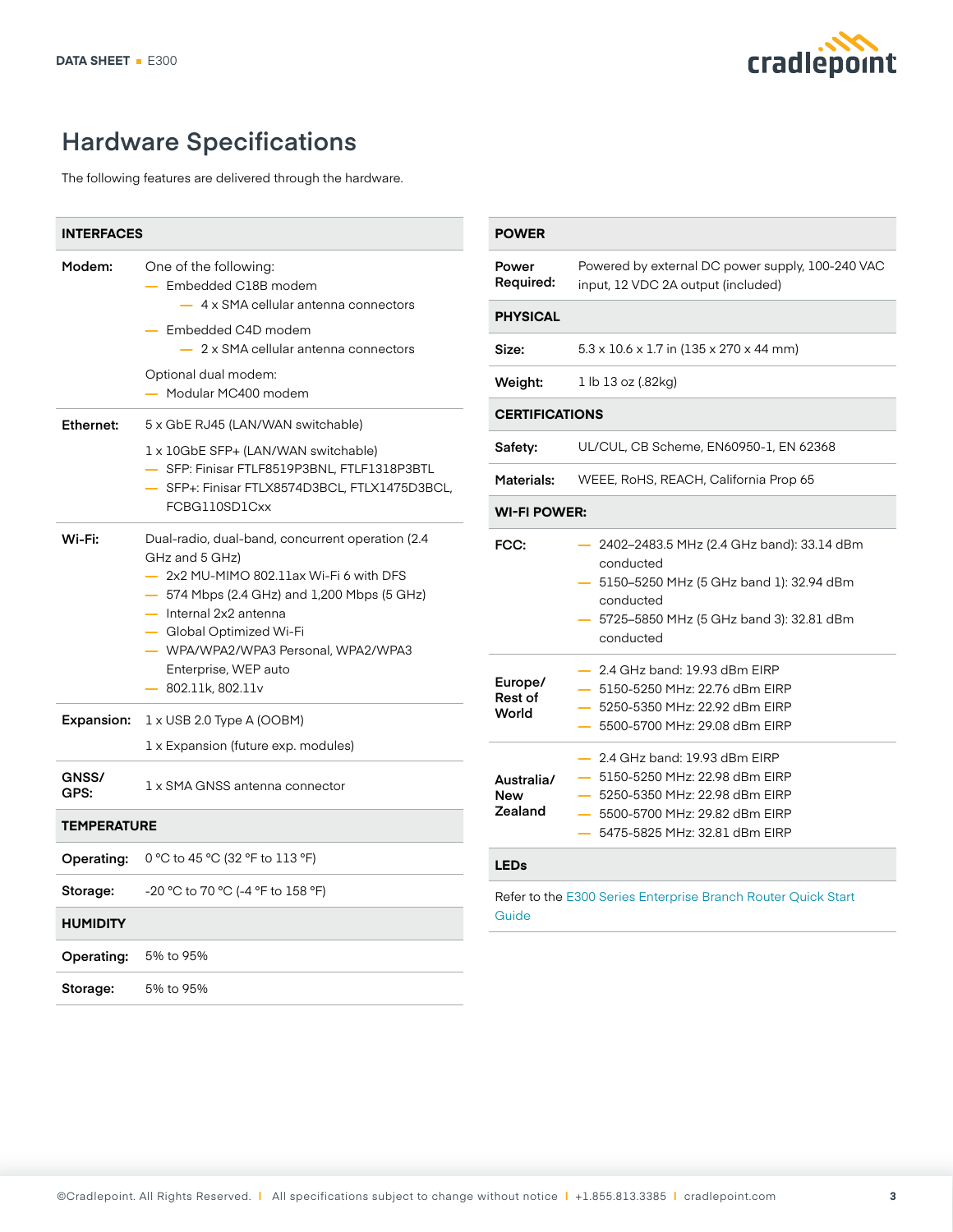

# **Enterprise-Class Modem Specifications**

| <b>SPECIFICATION</b>                       | E300-C18B                                                                                                                                                             | E300-C4D                                                                                                 |
|--------------------------------------------|-----------------------------------------------------------------------------------------------------------------------------------------------------------------------|----------------------------------------------------------------------------------------------------------|
| Technology:                                | Cat 18 LTE Advanced Pro (3GPP Rel. 12)<br>- Dual SIM slots, mini 2FF form factor<br>- SIM-based auto-carrier selection                                                | Cat 4 LTE (3GPP Rel. 11)<br>- Dual SIM slots, mini 2FF form factor<br>- SIM-based auto-carrier selection |
| Fallback:                                  | WCDMA/UMTS/HSPA+                                                                                                                                                      | WCDMA/UMTS/HSPA+                                                                                         |
| <b>Carrier Aggregation:</b>                | Up to 5 x CA downlink, 2 x CA uplink<br>Refer to modem carrier aggregations article                                                                                   | N/A                                                                                                      |
| <b>Peak Downlink Rates:</b>                | LTE: 1.2 Gbps<br>WCDMA: 42.2 Mbps                                                                                                                                     | LTE: 150 Mbps<br>WCDMA: 42.2 Mbps                                                                        |
| Peak Uplink Rates:                         | LTE 150 Mbps<br>WCDMA: 5.76 Mbps                                                                                                                                      | LTE 50 Mbps<br>WCDMA: 5.76 Mbps                                                                          |
| MIMO:                                      | 2x2 MIMO or 4x4 MIMO                                                                                                                                                  | 2x2 MIMO                                                                                                 |
| QAM:                                       | 256                                                                                                                                                                   | 64                                                                                                       |
| <b>LTE Bands:</b>                          | LTE FDD<br>- B1, B2(B25), B3, B4(B66), B5(B26/B18/B19), B7,<br>B8, B12, B13, B14, B20, B28, B29, B30, B32, B71<br>LTE TDD<br>- B38, B39, B40, B41, B42, B43, B46, B48 | LTE FDD<br>- B2, B4, B5, B12, B13, B14, B66, B71                                                         |
| <b>WCDMA Bands:</b>                        | B1, B2, B4, B5(B19), B8                                                                                                                                               | B <sub>2</sub> , B <sub>4</sub> , B <sub>5</sub>                                                         |
| Power:                                     | LTE 23 dBm $\pm$ 1, DC-HSPA+ 23 dBm $\pm$ 1 (typical<br>conducted)                                                                                                    | LTE 23 dBm $\pm$ 1; HSPA+ 23 dBm $\pm$ 1 (typical<br>conducted)                                          |
| Antennas:                                  | SMA female connectors, external 600 MHz - 6 GHz<br>cellular paddle antennas (qty 4. included)                                                                         | SMA female connectors, external 600 MHz - 6 GHz<br>cellular paddle antennas (qty 2. included)            |
| GNSS/GPS:                                  | <b>Active GNSS</b><br>- GPS, GLONASS, BeiDou, Galileo<br>- DC voltage bias supplied (typical 3.1v)                                                                    | Passive GNSS<br>- GPS, GLONASS, BeiDou, Galileo                                                          |
| SMS:                                       | Yes                                                                                                                                                                   | Yes                                                                                                      |
| Regulatory:                                | FCC, IC, CE, RCM                                                                                                                                                      | FCC, IC                                                                                                  |
| Telecom:                                   | PTCRB, GCF                                                                                                                                                            | <b>PTCRB</b>                                                                                             |
| <b>Carrier Approvals:</b>                  | AT&T, Verizon                                                                                                                                                         | AT&T, Verizon                                                                                            |
| <b>Public Safety Network</b><br>Approvals: | N/A                                                                                                                                                                   | N/A                                                                                                      |
| Private LTE:                               | Yes, includes FCC Part 96 (CBRS Band 48)                                                                                                                              | N/A                                                                                                      |

Cellular carriers and operators throughout the world may only require telecom industry certifications, like PTCRB or GCF, to operate on their network. Some carriers require additional testing and approval, beyond telecom certifications, to operate on their network. A carrier listed in the approvals section means Cradlepoint completed additional testing and acquired technical approval for that given carrier. Any carrier not listed may not require additional testing or approval beyond telecom industry certifications to operate on their network.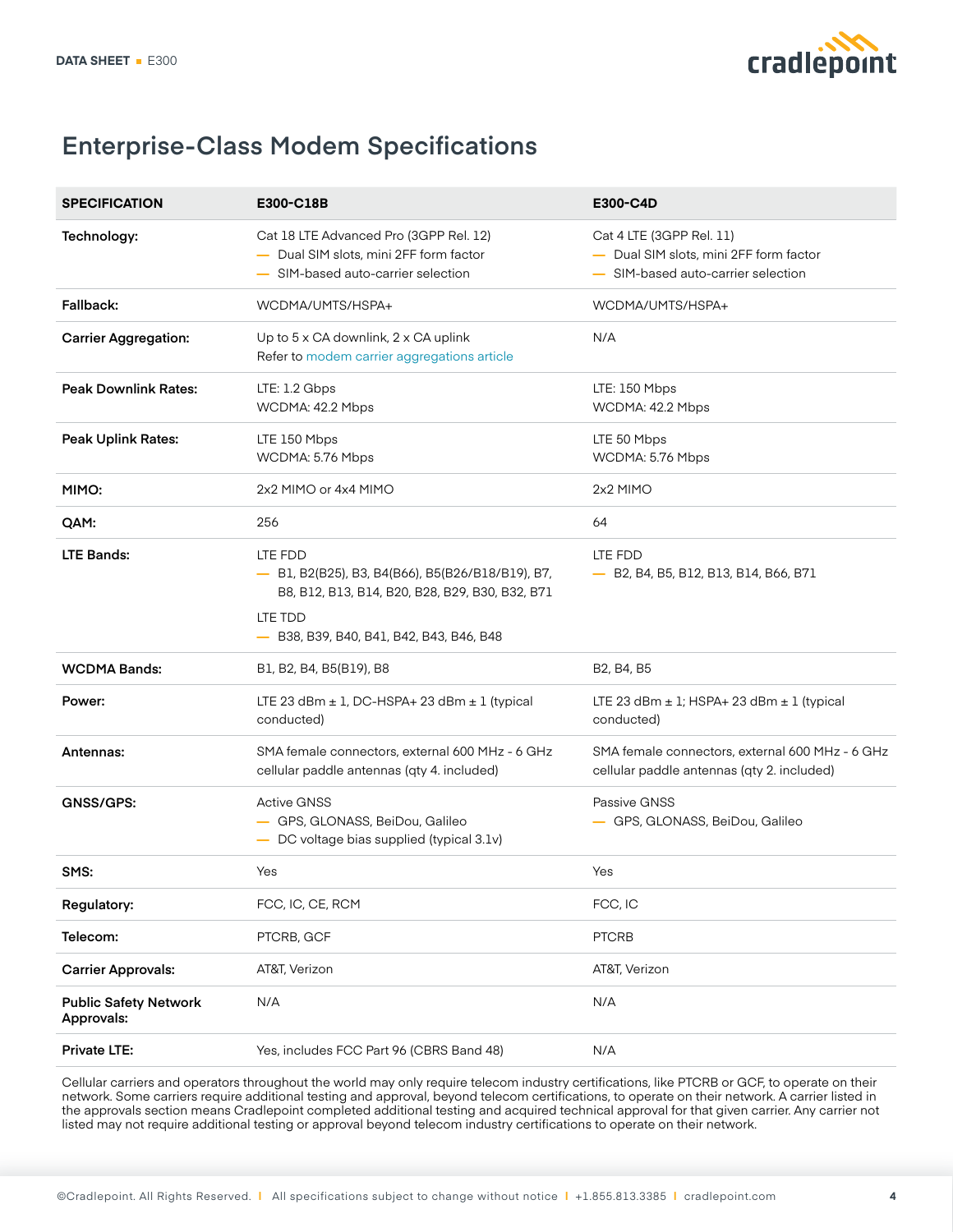

# **Hardware**

#### Physical Measurements

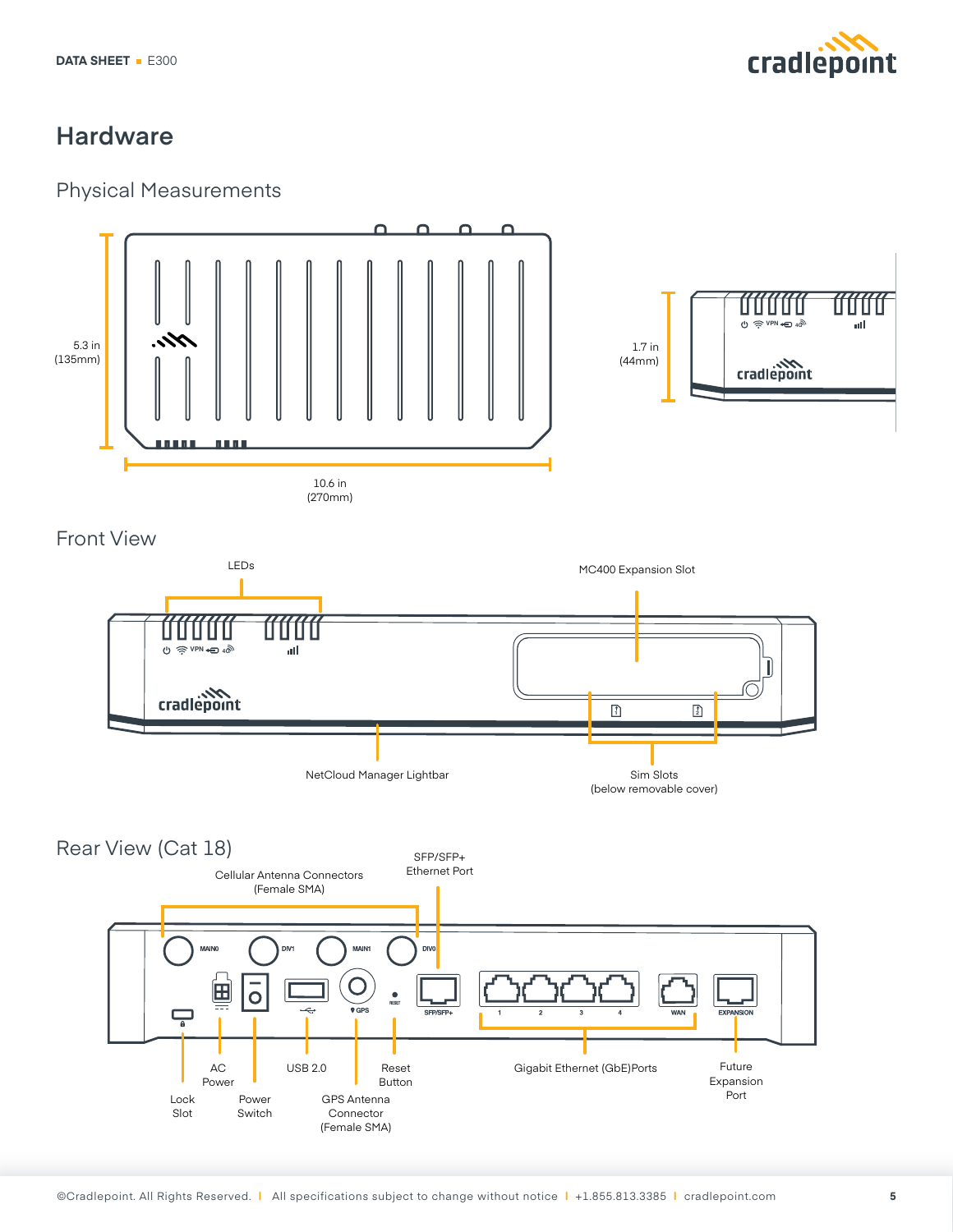

# Ordering Guide

**NetCloud Enterprise Branch Essentials** packages and plans contain all the features and capabilities required for small to mid-sized branch applications. Essentials Packages include 24x7 support (phone support: 24 hour weekdays with emergency response on weekends, web: 24x7, chat: 24x5) and a limited lifetime warranty.

For additional capabilities, a **NetCloud Enterprise Branch Advanced Plan** can be added to the NetCloud Enterprise Branch Essentials Package at any time.

See additional details of what is included in the Essential and Advanced NetCloud software: [cradlepoint.com/net](https://cradlepoint.com/netcloud-manager)cloud-manager

For more details on the E300 series of routers, included with the NetCloud Enterprise Branch Packages, see below.

| <b>REGION</b>                                                                                                    | <b>DESCRIPTION</b>                                                                                                                                                                                                                                                               | <b>PART NUMBER</b>                                                         |
|------------------------------------------------------------------------------------------------------------------|----------------------------------------------------------------------------------------------------------------------------------------------------------------------------------------------------------------------------------------------------------------------------------|----------------------------------------------------------------------------|
| <b>North America:</b><br>U.S. & Canada                                                                           | NetCloud Enterprise Branch Essentials + Advanced Package with E300-C18B<br>NetCloud Enterprise Branch Essentials Package with E300-C18B<br>NetCloud Enterprise Branch Essentials + Advanced Package with E300-C4D<br>NetCloud Enterprise Branch Essentials Package with E300-C4D | BFAx-0300C18B-GN<br>BF0x-0300C18B-GN<br>BFAx-0300C4D-NN<br>BF0x-0300C4D-NN |
| Worldwide:<br>European Union (EU),<br>United Kingdom (UK),<br>Asia-Pacific, Australia<br>(AP) & New Zealand (NZ) | NetCloud Enterprise Branch Essentials + Advanced Package with E300-C18B<br>NetCloud Enterprise Branch Essentials Package with E300-C18B                                                                                                                                          | BFAx-0300C18B-GM<br>BF0x-0300C18B-GM                                       |
| <b>All Regions</b>                                                                                               | NetCloud Enterprise Branch Advanced Plan<br>NetCloud Enterprise Branch Essentials + Advanced Plan Renewal<br>NetCloud Enterprise Branch Essentials Plan Renewal                                                                                                                  | BF0x-NCADV<br>BFAx-NCEA-R<br>BF0x-NCESS-R                                  |

#### NetCloud Packages and Plans

*x = 1, 3, or 5 years*